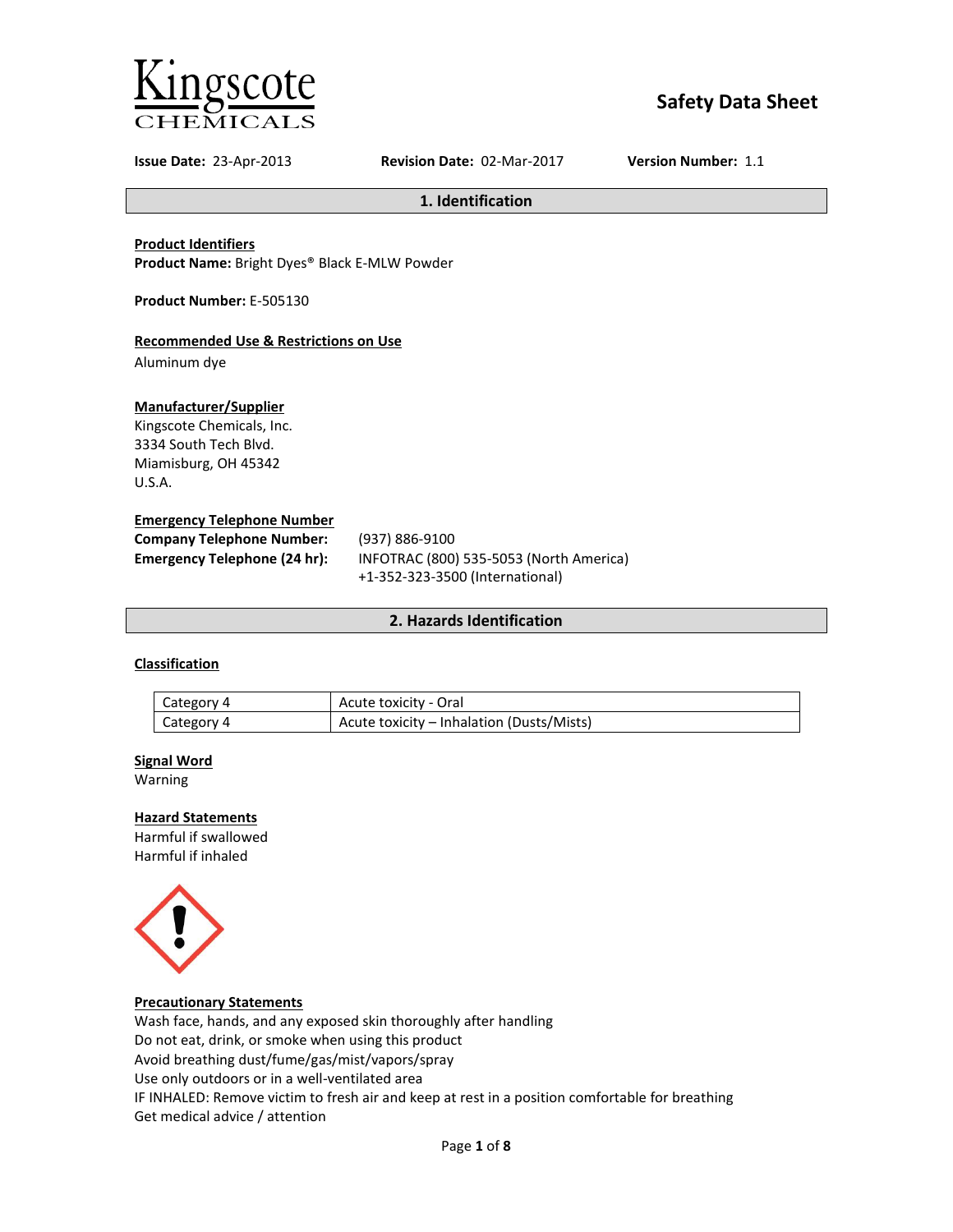IF SWALLOWED: Immediately call a POISON CENTER or doctor/physician Rinse mouth Do not induce vomiting Dispose of contents/container to an approved waste disposal plant

## **Hazard Not Otherwise Classified (HNOC)**

Very toxic to aquatic life with long lasting effects

## **3. Composition/Information on Ingredients**

| <b>Chemical Name</b>    | CAS #      | Weight %  |
|-------------------------|------------|-----------|
| Chromium(III) Compounds | 16065-83-1 | $10 - 15$ |
| Chromium                | 7440-47-3  |           |

*\*If Chemical Name/CAS # is "proprietary" and/or Weight % is listed as a range, the specific chemical identity and/or percentage of composition has been withheld as a trade secret.*

# **4. First-Aid Measures**

#### **First-Aid Measures**

| <b>Eve Contact</b>  | Rinse immediately with plenty of water, also under the eyelids, for at least<br>15 minutes. Get medical advice/attention if irritation occurs.                                                        |
|---------------------|-------------------------------------------------------------------------------------------------------------------------------------------------------------------------------------------------------|
| <b>Skin Contact</b> | Wash with soap and water. Get medical advice/attention if irritation<br>occurs.                                                                                                                       |
| <b>Inhalation</b>   | Remove to fresh air. If breathing is difficult, administer oxygen; seek<br>medical attention immediately.                                                                                             |
| Ingestion           | Rinse mouth. DO NOT induce vomiting. Drink plenty of water. Never give<br>anything by mouth to an unconscious person. Get medical attention if large<br>quantities were ingested or if nausea occurs. |

#### **Most Important Symptoms and Effects**

| Symptoms | Chromium and certain chromium compounds have been reported to cause      |
|----------|--------------------------------------------------------------------------|
|          | damage to the lungs, resulting in cumulative damage. Dermatitis has been |
|          | reported from repeated, prolonged contact with chromium compounds.       |

### **Indication of Any Immediate Medical Attention and Special Treatment Needed**

**Notes to Physician** Treat symptomatically.

# **5. Fire-Fighting Measures**

#### **Suitable Extinguishing Media**

Water. Foam. Carbon dioxide (CO2). Dry chemical.

## **Unsuitable Extinguishing Media**

Not determined

#### **Specific Hazards Arising from the Chemical**

Remote possibility of dust explosion. Burning may produce oxides of carbon, nitrogen (NOx), and sulfur.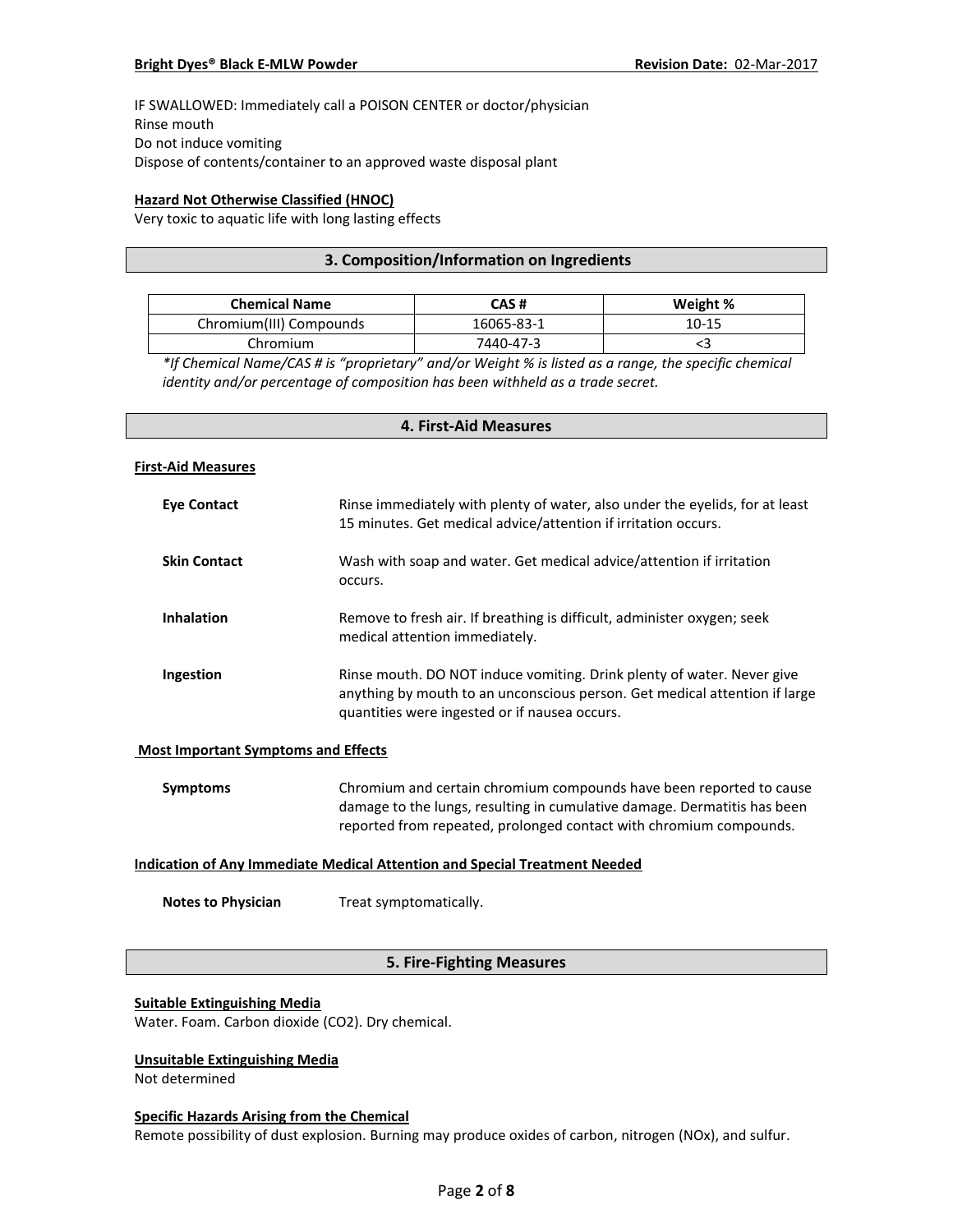### **Protective Equipment and Precautions for Firefighters**

Wear self-contained breathing apparatus pressure-demand, MSHA/NIOSH (approved or equivalent) and full protective gear.

|                                                                 | <b>6. Accidental Release Measures</b>                                                                                                                                                                                                                                                                                                                                                                        |  |
|-----------------------------------------------------------------|--------------------------------------------------------------------------------------------------------------------------------------------------------------------------------------------------------------------------------------------------------------------------------------------------------------------------------------------------------------------------------------------------------------|--|
|                                                                 | <b>Personal Precautions, Protective Equipment and Emergency Procedures</b>                                                                                                                                                                                                                                                                                                                                   |  |
| <b>Personal Precautions</b>                                     | Use personal protective equipment as recommended in Section 8.                                                                                                                                                                                                                                                                                                                                               |  |
| <b>Environmental Precautions</b>                                | Prevent from entering into soil, ditches, sewers, waterways and/or<br>groundwater. See Section 12 and Section 13.                                                                                                                                                                                                                                                                                            |  |
| <b>Methods and Material for Containment and Cleaning Up</b>     |                                                                                                                                                                                                                                                                                                                                                                                                              |  |
| <b>Methods for Containment</b>                                  | Prevent further leakage or spillage if safe to do so.                                                                                                                                                                                                                                                                                                                                                        |  |
| <b>Methods for Cleaning Up</b>                                  | Collect into suitable, properly labeled container for recovery or disposal.                                                                                                                                                                                                                                                                                                                                  |  |
|                                                                 | 7. Handling and Storage                                                                                                                                                                                                                                                                                                                                                                                      |  |
| <b>Precautions for Safe Handling</b>                            |                                                                                                                                                                                                                                                                                                                                                                                                              |  |
| <b>Advice on Safe Handling</b>                                  | Handle in accordance with good industrial hygiene and safety practices.<br>Use personal protection recommended in Section 8. Avoid contact with<br>skin, eyes, or clothing. Wash face, hands, and any exposed skin<br>thoroughly after handling. Do not eat, drink, or smoke when using this<br>product. Avoid breathing dust/fume/gas/mist/vapors/spray. Use only<br>outdoors or in a well-ventilated area. |  |
| <b>Conditions for Safe Storage, Including Incompatibilities</b> |                                                                                                                                                                                                                                                                                                                                                                                                              |  |
| <b>Storage Conditions</b>                                       | Keep container tightly closed and store in a cool, dry, and well-<br>ventilated area. Keep/store only in original container. Do not reuse<br>container.                                                                                                                                                                                                                                                      |  |
| <b>Incompatible Materials</b>                                   | Strong oxidizing agents.                                                                                                                                                                                                                                                                                                                                                                                     |  |

# **8. Exposure Controls / Personal Protection**

#### **Exposure Guidelines**

| <b>Chemical Name</b>     | <b>ACGIH TLV</b>             | <b>OSHA PEL</b>              | <b>NIOSH IDLH</b>                  |
|--------------------------|------------------------------|------------------------------|------------------------------------|
| Chromium (III) Compounds | TWA: $0.5 \text{ mg/m}^3$ Cr | TWA: $0.5 \text{ mg/m}^3$ Cr | IDLH: 25 mg/m <sup>3</sup> Cr(III) |
| 16065-83-1               |                              |                              | TWA: $0.5 \text{ mg/m}^3$ Cr       |
| Chromium                 | TWA: $0.5 \text{ mg/m}^3$    | TWA: $1 \text{ mg/m}^3$      | IDLH: 250 mg/m <sup>3</sup>        |
| 7440-47-3                |                              |                              | TWA: $0.5 \text{ mg/m}^3$          |

# **Engineering Controls**

Ensure adequate ventilation, especially in confined areas. Eyewash stations. Showers.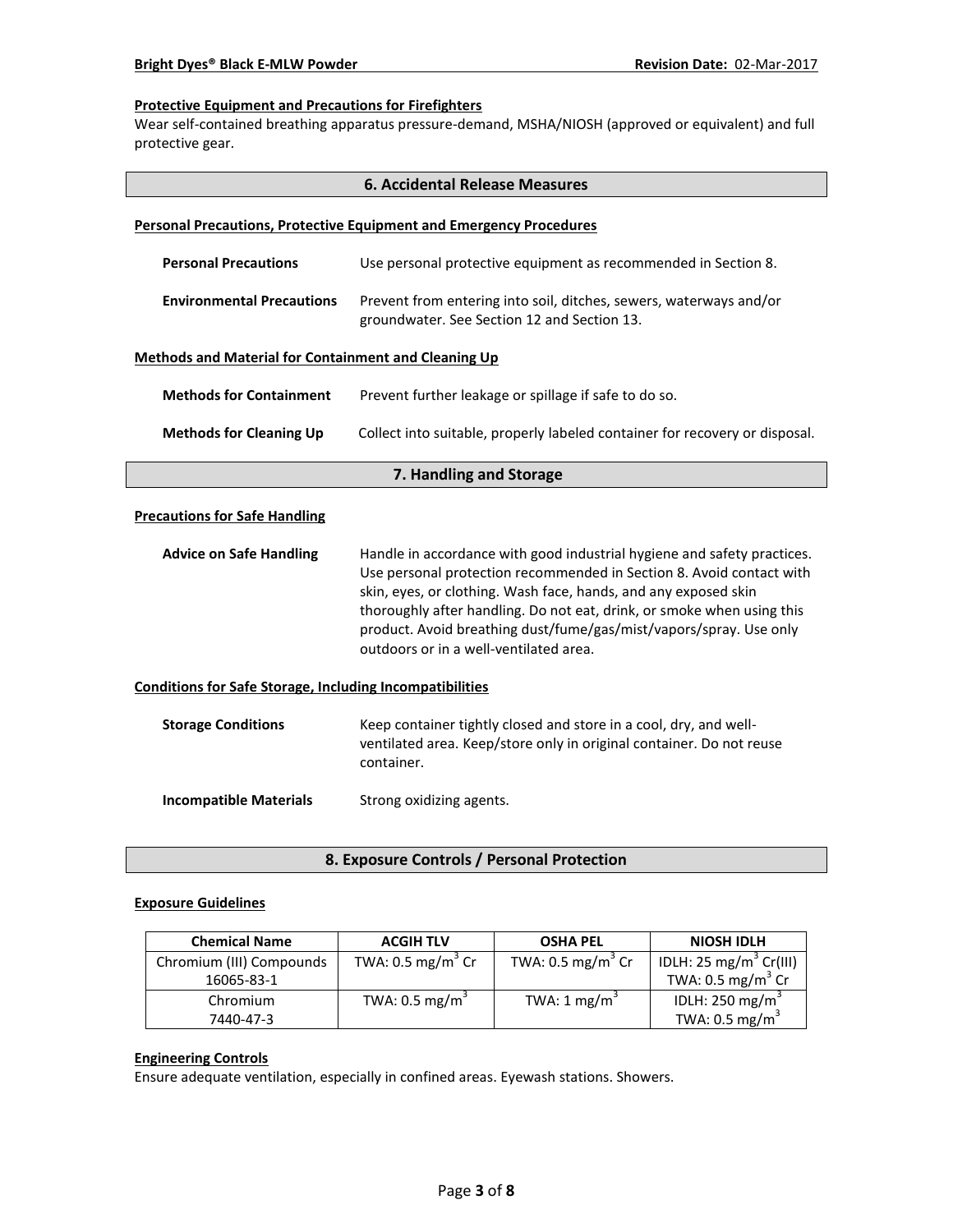# **Individual Protection Measures, Such as Personal Protective Equipment:**

| <b>Eve/Face Protection</b>        | Use safety glasses or chemical splash goggles.                          |
|-----------------------------------|-------------------------------------------------------------------------|
| <b>Skin &amp; Body Protection</b> | Rubber gloves. Suitable protective clothing.                            |
| <b>Respiratory Protection</b>     | Wear an appropriate NIOSH/MSHA approved respirator.                     |
| <b>Hygiene Measures</b>           | Handle in accordance with good industrial hygiene and safety practices. |

# **9. Physical and Chemical Properties**

| <b>Information on Basic Physical and Chemical Properties</b> |                           |                       |                |
|--------------------------------------------------------------|---------------------------|-----------------------|----------------|
| <b>Physical State</b>                                        | Solid                     | Odor                  | None apparent  |
| Appearance                                                   | <b>Black powder</b>       | <b>Odor Threshold</b> | Not determined |
| Color                                                        | <b>Black</b>              |                       |                |
|                                                              |                           |                       |                |
| <b>Property</b>                                              | <b>Values</b>             |                       |                |
| рH                                                           | $5.0 - 6.0$ (1% solution) |                       |                |
| <b>Melting/Freezing Point</b>                                | Not applicable            |                       |                |
| <b>Boiling Point/Range</b>                                   | Not applicable            |                       |                |
| <b>Flash Point</b>                                           | Not applicable            |                       |                |
| <b>Evaporation Rate</b>                                      | Not applicable            |                       |                |
| Flammability (solid, gas)                                    | Not determined            |                       |                |
| <b>Upper Flammability Limits</b>                             | Not applicable            |                       |                |
| <b>Lower Flammability Limits</b>                             | Not applicable            |                       |                |
| <b>Vapor Pressure</b>                                        | Not applicable            |                       |                |
| <b>Vapor Density</b>                                         | Not applicable            |                       |                |
| <b>Relative Density</b>                                      | Not applicable            |                       |                |
| <b>Specific Gravity</b>                                      | Not applicable            |                       |                |
| Solubility                                                   | Soluble in water          |                       |                |
| <b>Partition Coefficient</b>                                 | Not determined            |                       |                |
| <b>Auto-ignition Temperature</b>                             | Not determined            |                       |                |
| <b>Decomposition Temperature</b>                             | Not determined            |                       |                |
| <b>Viscosity</b>                                             | Not determined            |                       |                |

# **10. Stability and Reactivity**

## **Reactivity**

Not reactive under normal conditions.

#### **Chemical Stability**

Stable under recommended storage conditions.

# **Possibility of Hazardous Reactions**

None under normal processing.

#### **Conditions to Avoid**

Keep separated from incompatible substances. Keep out of reach of children.

#### **Incompatible Materials**

Strong oxidizing agents.

# **Hazardous Decomposition Products**

Oxides of carbon, nitrogen (NOx), and sulfur.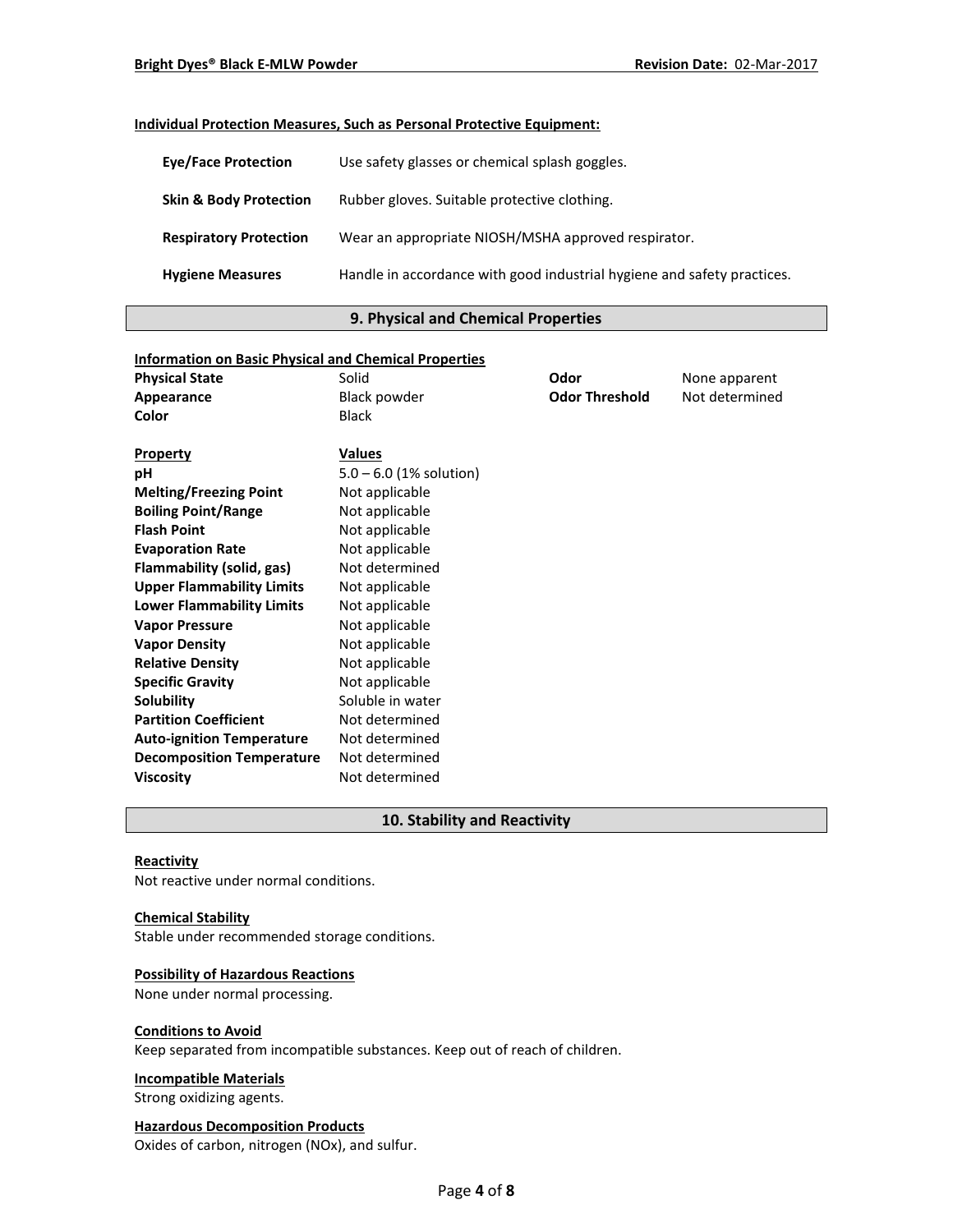# **11: Toxicological Information**

### **Information on Likely Routes of Exposure**

| Inhalation          | Harmful if inhaled.      |  |
|---------------------|--------------------------|--|
| Ingestion           | Harmful if swallowed.    |  |
| <b>Skin Contact</b> | Avoid contact with skin. |  |
| <b>Eye Contact</b>  | Avoid contact with eyes. |  |

# **Delayed, Immediate, and Chronic Effects from Short- and Long-Term Exposure**

May cause an allergic skin reaction.

#### **Numerical Measures of Toxicity**

Not determined

#### **Symptoms Associated with Exposure**

See Section 4 of this SDS for symptoms.

## **Carcinogenicity**

| <b>Chemical Name</b>     | <b>NTP</b> | <b>ACGIH</b> | <b>IARC</b> | <b>OSHA</b> |
|--------------------------|------------|--------------|-------------|-------------|
| Chromium (III) Compounds |            |              | Group 3     | -           |
| 16065-83-1               |            |              |             |             |
| Chromium                 |            | ۰            | Group 3     | -           |
| 7440-47-3                |            |              |             |             |

*Group 3 IARC components are "not classifiable as human carcinogens".*

# **12. Ecological Information**

## **Ecotoxicity**

Very toxic to aquatic life with long lasting effects.

#### **Component Information**

| <b>Chemical Name</b>     | Algae/aquatic plants     | Fish                   | Crustacea                 |
|--------------------------|--------------------------|------------------------|---------------------------|
| Chromium (III) Compounds | $\overline{\phantom{0}}$ | 4.4: 96 h Oncorhynchus | 2:96 h water flea mg/L EC |
| 16065-83-1               |                          | mykiss mg/L LC50       |                           |
|                          |                          | 5.07: 96 h Pimephales  | 168: 96 h water flea mg/L |
|                          |                          | promelas mg/L LC50     | EC50                      |

#### **Persistence/Degradability**

Not determined

**Bioaccumulation** Not determined

**Mobility** Not determined **Other Adverse Effects** Not determined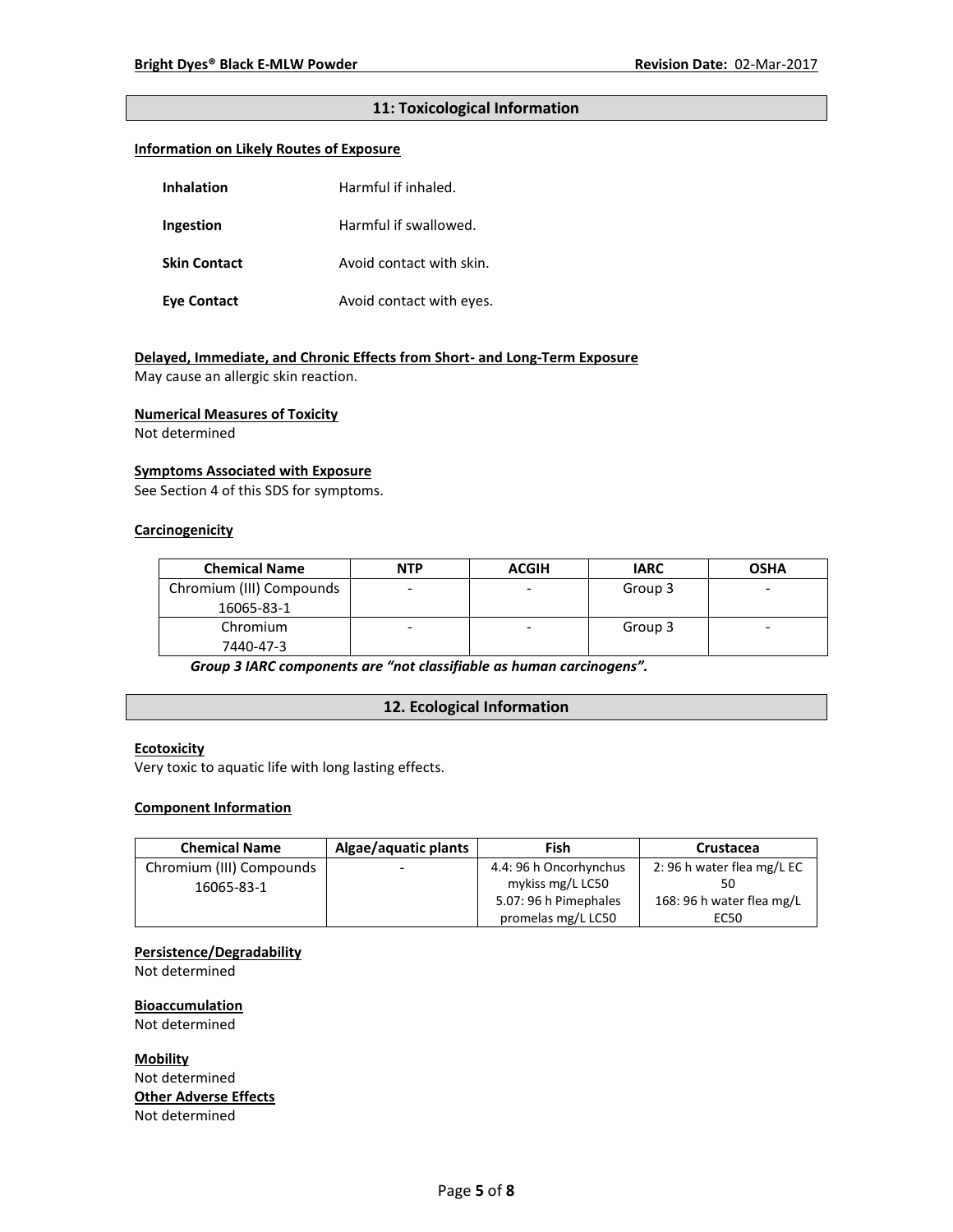#### **13. Disposal Considerations**

### **Waste Disposal Methods**

Dispose of in accordance with federal, state, and local regulations.

### **Contaminated Packaging**

Do not re-use empty containers.Dispose of containers in accordance with federal, state, and local regulations.

### **US EPA Waste Number**

| <b>Chemical</b> | <b>RCRA</b>                  | <b>RCRA</b> – Basis for | <b>RCRA – D Series</b> | <b>RCRA – U Series</b> |
|-----------------|------------------------------|-------------------------|------------------------|------------------------|
| <b>Name</b>     |                              | Listing                 | <b>Wastes</b>          | <b>Wastes</b>          |
| Chromium        | $\qquad \qquad \blacksquare$ | Included in waste       | 5.0 mg/L regulatory    | ۰                      |
| 7440-47-3       |                              | streams: F032, F034,    | level                  |                        |
|                 |                              | F035, F037, F038,       |                        |                        |
|                 |                              | F039                    |                        |                        |

#### **California Hazardous Waste Status**

| <b>Chemical Name</b>     | <b>California Hazardous Waste Status</b> |
|--------------------------|------------------------------------------|
| Chromium (III) Compounds | Toxic                                    |
| 16065-83-1               | Corrosive                                |
|                          | Ignitable                                |
| Chromium                 | Toxic                                    |
| 7440-47-3                | Corrosive                                |
|                          | Ignitable                                |

# **14. Transport Information**

# **Note**

See current shipping paper for most up-to-date shipping information, including exemptions and special circumstances.

| <b>DOT</b>  | Not regulated                                                |
|-------------|--------------------------------------------------------------|
| <b>IATA</b> | Not regulated                                                |
| <b>IMDG</b> | This material may meet the definition of a marine pollutant. |

# **15: Regulatory Information**

### **International Inventories**

**Toxic Substances Control Act** Listed

#### **U.S. Federal Regulations**

#### **CERCLA**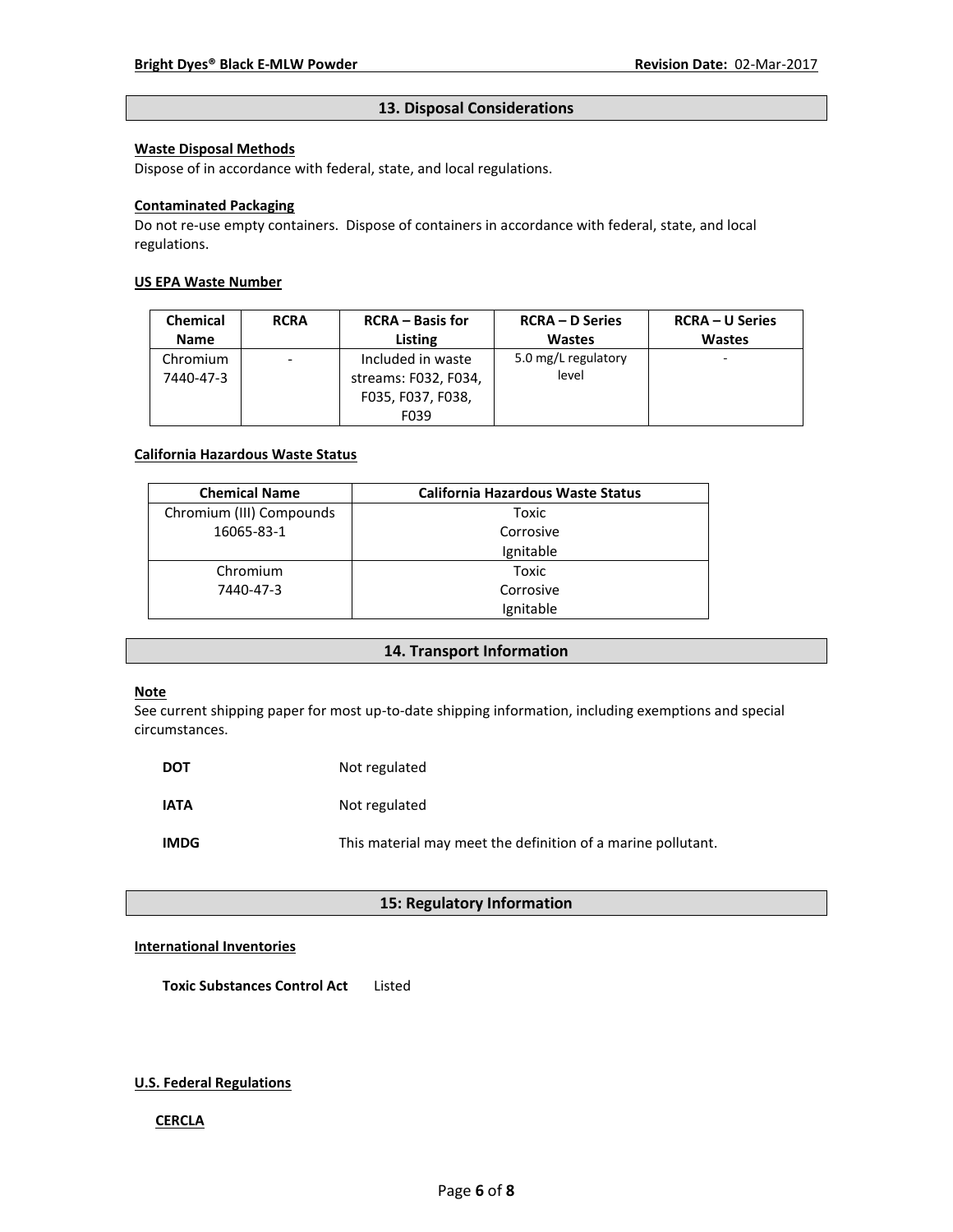| <b>Chemical Name</b> | <b>Hazardous Substances RQs</b> | <b>CERCLA/SARA RO</b>    | <b>Reportable Quantity (RQ)</b> |
|----------------------|---------------------------------|--------------------------|---------------------------------|
| Chromium             | 5000 lb 10 lb                   | $\overline{\phantom{a}}$ | RQ 5000 lb final RQ             |
| 7440-47-3            |                                 |                          | RQ 2270 kg final RQ             |
|                      |                                 |                          | RQ 10 lb final RQ               |
|                      |                                 |                          | RQ 4.54 kg final RQ             |

### **SARA 311/312 Hazard Categories**

| <b>Acute Health Hazard</b>               | Yes |
|------------------------------------------|-----|
| <b>Chronic Health Hazard</b>             | N٥  |
| <b>Fire Hazard</b>                       | N٥  |
| <b>Sudden Release of Pressure Hazard</b> | N٥  |
| <b>Reactive Hazard</b>                   | N٥  |

#### **SARA 313**

| <b>Chemical Name</b>    | CAS #      | Weight % | SARA 313 - Threshold<br>Values % |
|-------------------------|------------|----------|----------------------------------|
| Chromium(III) Compounds | 16065-83-1 | 10-15    | 1.0                              |
| Chromium                | 7440-47-3  |          | 1.C                              |

# **CWA (Clean Water Act)**

| <b>Chemical Name</b>    | <b>CWA - Reportable</b><br><b>Quantities</b> | CWA – Toxic<br><b>Pollutants</b> | <b>CWA – Priority</b><br><b>Pollutants</b> | <b>CWA – Hazardous</b><br><b>Substances</b> |
|-------------------------|----------------------------------------------|----------------------------------|--------------------------------------------|---------------------------------------------|
| Chromium(III) Compounds |                                              |                                  |                                            |                                             |
| 16065-83-1              |                                              |                                  |                                            |                                             |
| Chromium                |                                              |                                  |                                            |                                             |
| 7440-47-3               |                                              |                                  |                                            |                                             |

### **U.S. State Regulations**

**California Proposition 65** This product does not contain any Proposition 65 chemicals.

## **U.S. State Right-to-Know Regulations**

| <b>Chemical Name</b>    | <b>New Jersey</b> | <b>Massachusetts</b> | Pennsylvania |
|-------------------------|-------------------|----------------------|--------------|
| Chromium(III) Compounds |                   |                      |              |
| 16065-83-1              |                   |                      |              |
| Chromium                |                   |                      |              |
| 7440-47-3               |                   |                      |              |

# **16: Other Information**

| <b>HMIS</b>           |              |                         |                            |
|-----------------------|--------------|-------------------------|----------------------------|
| <b>Health Hazards</b> | Flammability | Instability             | <b>Special Hazards</b>     |
|                       |              |                         | Not determined             |
| <b>NFPA</b>           |              |                         |                            |
| <b>Health Hazards</b> | Flammability | <b>Physical Hazards</b> | <b>Personal Protection</b> |
|                       |              |                         |                            |